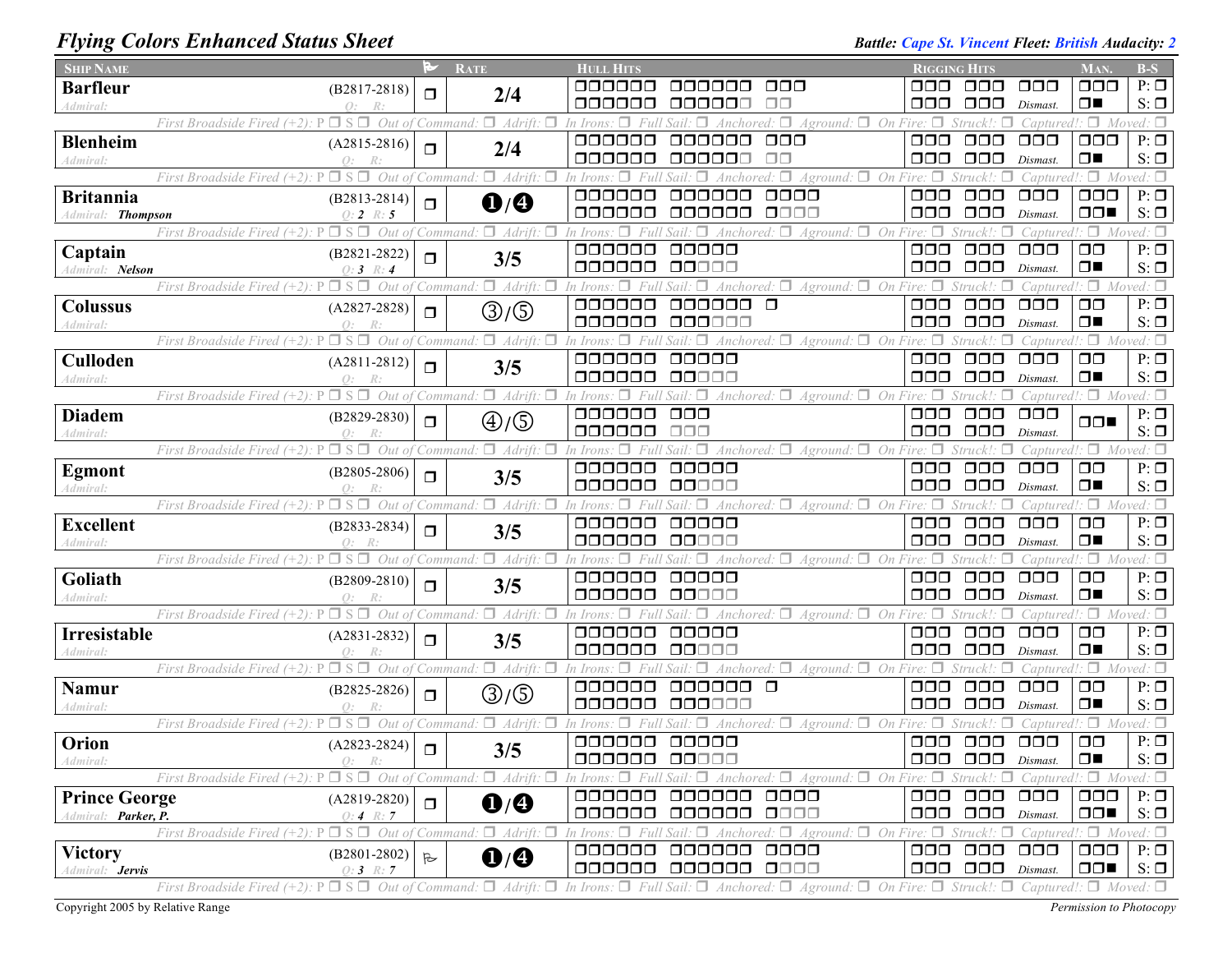## *Flying Colors Enhanced Status Sheet Battle: Cape St. Vincent Fleet: Spanish Audacity: 0*

| <b>SHIP NAME</b>                                                                  | P.                 | <b>RATE</b>             | <b>HULL HITS</b>                                                                                                                                                                                                      |                                     | <b>RIGGING HITS</b>                     | <b>MAN</b>           | $B-S$            |
|-----------------------------------------------------------------------------------|--------------------|-------------------------|-----------------------------------------------------------------------------------------------------------------------------------------------------------------------------------------------------------------------|-------------------------------------|-----------------------------------------|----------------------|------------------|
| <b>Atalante</b><br>$(A5428-5327)$                                                 | $\Box$             | $\mathbf{6}/\mathbf{6}$ | 000000<br>000000                                                                                                                                                                                                      | ooo                                 | $\Box$ $\Box$ $\Box$<br>000.            | $\Box$ $\Box$        | $P: \Box$        |
| Admiral:<br>$\bigcap$ :                                                           |                    |                         | 000000<br>000000                                                                                                                                                                                                      | ooo                                 | $\Box$ $\Box$<br>Dismast.               | $\Box$               | $S: \Box$        |
| $\Box$ S $\Box$<br>First Broadside Fired (+2): P                                  | Out of<br>Command. | $\Box$ Adrift:          | 'n Iron.<br>4ground:                                                                                                                                                                                                  | On<br>$\Box$                        | captured:                               | $\Box$ Moved: $\Box$ |                  |
| Condé de Regla<br>$(A2210-2109)$                                                  |                    |                         | 000000<br>000000<br>aaaaaa                                                                                                                                                                                            | $\Box$ $\Box$                       | ooo<br>$\Box$ $\Box$                    | $\Box$ $\Box$        | $P: \Box$        |
| $\Omega$ :<br>4dmiral                                                             | $\Box$             | 1/4                     | 000000<br>000000<br>000000                                                                                                                                                                                            | 000                                 | $\Box$ $\Box$<br>Dismast.               | $\Box$               | $S: \Box$        |
| First Broadside Fired (+2): P<br>$\Box$ S $\Box$ Out of                           | Command            | п.<br>Adrift.           | Aground:                                                                                                                                                                                                              | $\Box$ On                           | 'aptured!                               | Π.                   | Moved: $\square$ |
| Conquistator<br>$(A3917-3817)$                                                    |                    |                         | 000000<br>000000                                                                                                                                                                                                      | $\Box$ $\Box$                       | $\Box$ $\Box$<br>$\Box$ $\Box$          | $\Box$ $\Box$        | $P: \Box$        |
| $\Omega$ :<br>4dmiral:                                                            | $\Box$             | ❸/❸                     | 000000<br>000000                                                                                                                                                                                                      | $\Box \Box \Box$                    | $\Box$ $\Box$<br>Dismast.               | $\Box$               | $S: \Box$        |
| First Broadside Fired $(+2)$ : P<br>$\Box$ S $\Box$                               | Out of<br>Command: | $\Box$ Adrift: $\Box$   | Anchored: $\square$<br>In Iroi                                                                                                                                                                                        | $A$ ground: $\Box$<br>On Fire:<br>п | Struck!:<br>Captured!                   | 9⊡.                  | Moved: $\square$ |
| Firme<br>$(A4123-4023)$                                                           |                    |                         | 000000<br>000000                                                                                                                                                                                                      | $\Box$ $\Box$                       | $\Box$ $\Box$<br>$\Box$ $\Box$          | $\Box$               | $P: \Box$        |
| 4dmiral:<br>$\Omega$ :                                                            | $\Box$             | $\mathbf{6}/\mathbf{6}$ | 000000<br>000000                                                                                                                                                                                                      | 000                                 | $\Box \Box \Box$<br>Dismast.            | $\Box$               | $S: \Box$        |
| $\square$ s $\square$<br>First Broadside Fired (+2):                              | Out of<br>Command: | $\Box$ Adrift:          | Anchored: $\Box$<br>'n Irons                                                                                                                                                                                          | Aground:<br>On                      | Struck!:<br>Captured!                   | ۰. ص                 | Moved: $\Box$    |
| <b>Glorioso</b>                                                                   |                    |                         | 000000<br>000000                                                                                                                                                                                                      | $\Box$ $\Box$                       | $\Box$ $\Box$<br>$\Box$ $\Box$          | $\Box$               | $P: \Box$        |
| $(A5323 - 5223)$<br>$\Omega$ :                                                    | $\Box$             | ❸/❸                     | 000000<br>000000                                                                                                                                                                                                      | 000                                 | $\Box \Box \Box$<br>Dismast.            | $\Box$               | $S: \Box$        |
| 4dmiral:<br>First Broadside Fired (+2).                                           | Out                | Adrift.                 | Aground:                                                                                                                                                                                                              | On                                  | Struck!:<br>aptured!                    | $\Box$               |                  |
|                                                                                   | Command            |                         | 000000<br>000000                                                                                                                                                                                                      | $\Box$ $\Box$                       | $\Box \Box \Box$<br>$\Box$ $\Box$       | $\Box$ $\Box$        | $P: \Box$        |
| <b>Infante de Pelayo</b><br>$(A5023-4922)$                                        | $\Box$             | $\mathbf{6}/\mathbf{6}$ | 000000<br>000000                                                                                                                                                                                                      | $\Box \Box \Box$                    | $\Box \Box \Box$                        | $\Box$               | $S: \Box$        |
| Admiral:<br>$\Omega$ :                                                            |                    |                         |                                                                                                                                                                                                                       |                                     | Dismast.                                |                      |                  |
| $\Box$ S $\Box$<br>First Broadside Fired $(+2)$ : P                               | Out of<br>Command: | $\Box$ Adrift:          | In Irons                                                                                                                                                                                                              | Aground: $\Box$<br>On Fire: $\Box$  | Struck!:<br>Captured!                   | $\Box$ Moved: $\Box$ |                  |
| <b>Mexicano</b><br>$(A4720-4620)$                                                 | $\Box$             | 1/4                     | 000000<br>000000<br>000000                                                                                                                                                                                            | $\Box$ $\Box$                       | $\Box$ $\Box$<br>$\Box$ $\Box$          | $\Box$ $\Box$        | $P: \Box$        |
| Admiral:<br>$\bigcap$ :                                                           |                    |                         | 000000<br>000000<br>000000                                                                                                                                                                                            | $\Box$ $\Box$                       | $\Box$ $\Box$<br>Dismast.               | $\Box$               | $S: \Box$        |
| $\square$ s $\square$<br>First Broadside Fired $(+2)$ : P                         | Out of<br>Command. | π.<br>Adrift.           | п.<br>In Irons<br>Anchored                                                                                                                                                                                            | On Fire: $\Box$<br>Aground: $\Box$  | Struck!:<br>Captured!                   | $\Box$ Moved: $\Box$ |                  |
| <b>Neptuno</b><br>$(A5726-5626)$                                                  | $\Box$             | ②/④                     | 000000<br>000000<br>$\Box \Box \Box$                                                                                                                                                                                  | $\Box$ $\Box$                       | $\Box$ $\Box$<br>$\Box$ $\Box$          | $\Box$ $\Box$        | $P: \Box$        |
| Admiral:<br>$\Omega$ :                                                            |                    |                         | 000000<br>000000<br>ПП                                                                                                                                                                                                | 000                                 | $\Box$ $\Box$<br>Dismast.               | $\Box$               | $S: \Box$        |
| $\Box$ S $\Box$<br>First Broadside Fired $(+2)$ : P                               | Out of<br>Command. | $\Box$ Adrift:          | $\Box$<br>In Irons<br>Anchored:<br>Sail                                                                                                                                                                               | $Aground:$ $\Box$ On Fire: $\Box$   | Struck!.<br>Captured.                   | $\Box$               | Moved: $\Box$    |
| Oriente<br>$(A1808-1707)$                                                         | $\Box$             | $\mathbf{6}/\mathbf{6}$ | 000000<br>000000                                                                                                                                                                                                      | $\Box$ $\Box$                       | $\Box \Box \Box$<br>000                 | $\Box$ $\Box$        | $P: \Box$        |
| Admiral:<br>$\Omega$ :                                                            |                    |                         | 000000<br>000000                                                                                                                                                                                                      | 000                                 | 000<br>Dismast.                         | $\Box$               | $S: \Box$        |
| $\Box$ S $\Box$<br>First Broadside Fired $(+2)$ : P                               | Out of<br>Command: | $\Box$ Adrift: $\Box$   |                                                                                                                                                                                                                       | $A$ ground: $\Box$ On Fire:         | `aptured.                               | Π.                   | oved: $\Box$     |
| Príncipe de Asturias<br>$(A2213-2112)$                                            | $\Box$             | 1/4                     | 000000<br>naaaaa<br>000000                                                                                                                                                                                            | 000                                 | $\Box \Box \Box$<br>$\Box$ $\Box$       | $\Box$ $\Box$        | $P: \Box$        |
| Admiral: <b>Moreno</b><br>$0:2 \; R:5$                                            |                    |                         | 000000<br>anaana<br>888888                                                                                                                                                                                            | $\Box$ $\Box$                       | $\Box$ $\Box$<br>Dismast.               | $\Box$               | $S: \Box$        |
| First Broadside Fired (+2): P<br>$\Box$ S $\Box$                                  | Out of<br>Command: | $\Box$ Adrift: $\Box$   | 'n Iron<br>Anchored<br>Aground:                                                                                                                                                                                       | $\Box$ On Fire: $\Box$              | Struck!:<br>Captured!                   | $\Box$ Moved: $\Box$ |                  |
| Purísima Concepción<br>$(A4316-4216)$                                             | $\Box$             | 1/4                     | 000000<br>000000<br>000000                                                                                                                                                                                            | $\Box$ $\Box$                       | $\Box$ $\Box$<br>$\Box$ $\Box$          | 000                  | $P: \Box$        |
| Q:<br>4dmiral:                                                                    | R:                 |                         | 000000<br>000000<br>000000                                                                                                                                                                                            | 000                                 | $\Box \Box \Box$<br>Dismast.            | $\Box$               | $S: \Box$        |
| First Broadside Fired $(+2)$ : P<br>$\Box$ S $\Box$                               | Out of<br>Command. | $\Box$ Adrift: $\Box$   | In Irons<br>Aground.                                                                                                                                                                                                  | On Fire: $\Box$<br>□.               | Struck!:<br>Captured!                   | $\Box$ Moved: $\Box$ |                  |
| Salvador del Mundo<br>$(A3920-3820)$                                              | $\Box$             | 1/4                     | 000000<br>000000<br>oooooo                                                                                                                                                                                            | $\Box$ $\Box$                       | $\Box$ $\Box$<br>$\Box$ $\Box$          | $\Box$ $\Box$        | $P: \Box$        |
| O:<br>4dmiral:                                                                    | R:                 |                         | ooooo<br>000000<br>000000                                                                                                                                                                                             | 000                                 | $\Box$ $\Box$<br>Dismast.               | $\Box$               | $S: \Box$        |
| First Broadside Fired (+2):                                                       | Out<br>Command.    | п.<br>Adrift.           | Aground.                                                                                                                                                                                                              | On Fire:                            | 'aptured!                               | Π.                   | Moved: $\square$ |
| <b>San Antonio</b><br>$(A5126-5026)$                                              | $\Box$             | $\mathbf{6}/\mathbf{6}$ | 000000<br>000000                                                                                                                                                                                                      | $\Box$ $\Box$                       | $\Box$ $\Box$<br>$\Box$ $\Box$          | $\Box$ $\Box$        | $P: \Box$        |
| Admıral:<br>Q:K:                                                                  |                    |                         | 000000 000000                                                                                                                                                                                                         |                                     | $\Box$ $\Box$ $\Box$ $\Box$ $Dismast$ . | ▎□■                  | $S: \Box$        |
|                                                                                   |                    |                         | First Broadside Fired (+2): $P \Box S \Box$ Out of Command: $\Box$ Adrift: $\Box$ In Irons: $\Box$ Full Sail: $\Box$ Anchored: $\Box$ Aground: $\Box$ On Fire: $\Box$ Struck!: $\Box$ Captured!: $\Box$ Moved: $\Box$ |                                     |                                         |                      |                  |
| <b>San Domingo</b><br>$(A4113-4013)$                                              | $\Box$             |                         | 000000 0000                                                                                                                                                                                                           |                                     | 000 000 000                             |                      | $P: \Box$        |
| Admiral:<br>O: R:                                                                 |                    | 4/5                     | 000000 000                                                                                                                                                                                                            |                                     | $\Box$ $\Box$ $\Box$ $\Box$ $Dismast$ . | $\Box$               | $S: \Box$        |
| First Broadside Fired (+2): $P \Box S \Box$ Out of Command: $\Box$ Adrift: $\Box$ |                    |                         | In Irons: $\Box$ Full Sail: $\Box$ Anchored: $\Box$ Aground: $\Box$ On Fire: $\Box$ Struck!: $\Box$ Captured!: $\Box$ Moved: $\Box$                                                                                   |                                     |                                         |                      |                  |
| San Fermín<br>$(A1811-1710)$                                                      |                    |                         | 000000 000000                                                                                                                                                                                                         |                                     | 000 000 000                             | $\Box$ $\Box$        | $P: \Box$        |
| Admiral:<br>O: R:                                                                 | $\Box$             | ❸/❸                     | 000000 000000                                                                                                                                                                                                         |                                     | $\Box$ $\Box$ $\Box$ $\Box$ $Dismast$ . | $\Box$               | $S: \Box$        |
|                                                                                   |                    |                         | First Broadside Fired (+2): $P \Box S \Box$ Out of Command: $\Box$ Adrift: $\Box$ In Irons: $\Box$ Full Sail: $\Box$ Anchored: $\Box$ Aground: $\Box$ On Fire: $\Box$ Struck!: $\Box$ Captured!: $\Box$ Moved: $\Box$ |                                     |                                         |                      |                  |